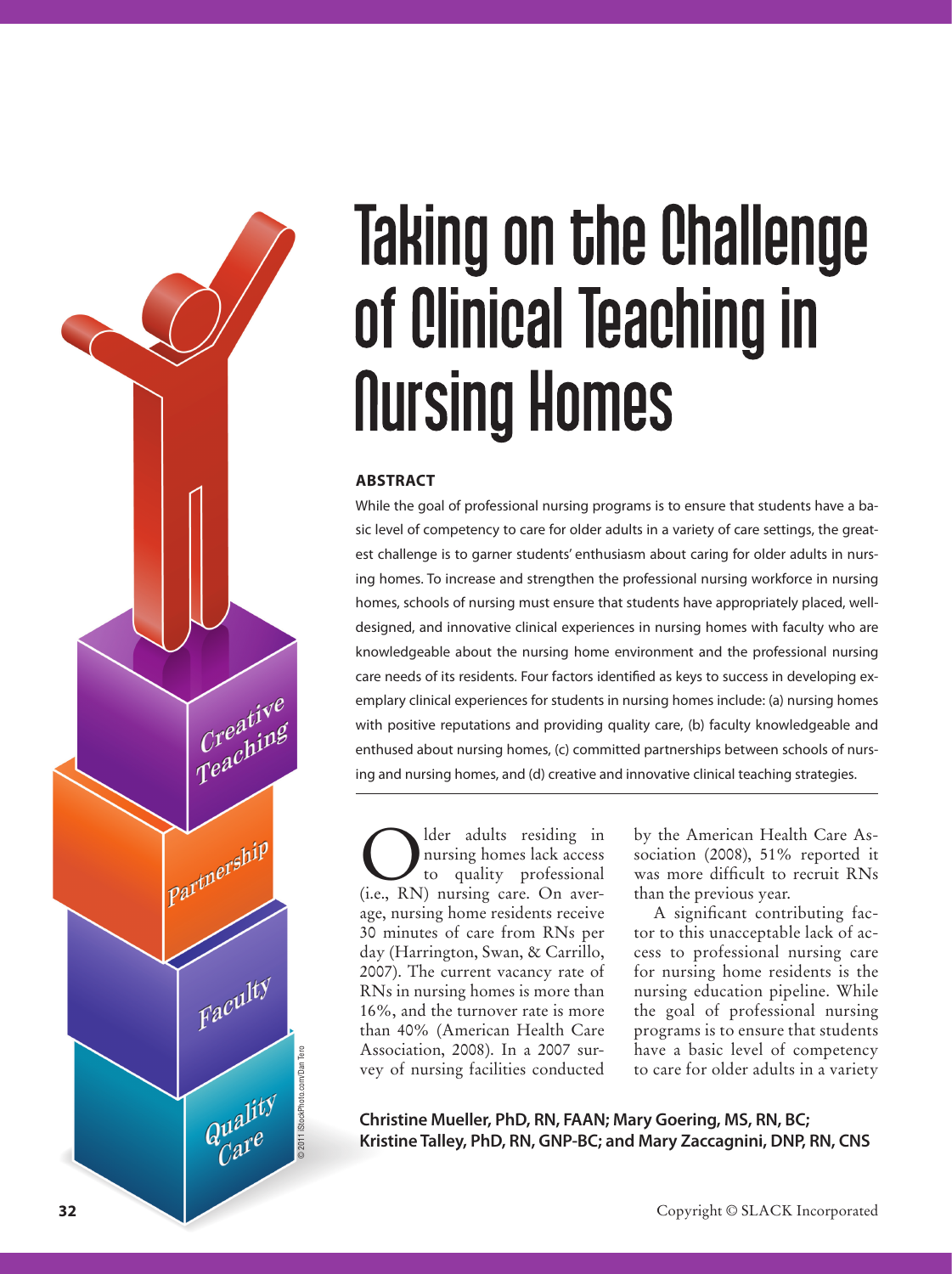of care settings, the greatest challenge is to garner students' enthusiasm about caring for older adults in nursing homes. A related challenge is creating and implementing exemplary clinical experiences for students that highlight the pivotal role of the RN in the nursing home and ultimately ignite their interest in a career in this setting.

To increase and strengthen the professional nursing workforce in nursing homes, schools of nursing must ensure that students have appropriately placed, well-designed, and innovative clinical experiences in nursing homes with faculty who are knowledgeable about the nursing home environment and the professional nursing care needs of its residents. Therein lies the challenge. Schrader (2009) examined nurse educators' perspectives of using nursing homes as clinical sites for student learning and found that faculty viewed the nursing home environment as an unpleasant experience for students and that the setting was not clinically challenging for students. Further, nurse educators were influenced by the students' negative attitudes about clinical experiences in nursing homes.

# **Conceptual Model**

Faculty at the University of Minnesota School of Nursing have successfully taken on the challenge of clinical teaching in nursing homes and developed a conceptual model (**Figure 1**) based on four factors identified as keys to success for developing exemplary clinical experiences for students in nursing homes. These factors are described below.

## **Nursing Homes**

Nursing homes used for clinical teaching must be committed to pro-

viding quality care for residents and have the resources to do so. Four indicators to guide the selection of nursing homes used for clinical teaching include evaluating:

- The quality of care provided in the nursing home.
- RN staffing and the role(s) of the RNs.
- Use of evidence-based practices and clinical guidelines for the patient population.
- Commitment to a residentdirected philosophy.

The quality of care provided to residents can be evaluated using several strategies. The Centers for Medicare & Medicaid Services' website, Nursing Home Compare (http://www. medicare.gov/nhcompare), provides regularly updated data on quality measures (e.g., physical restraint use, pressure ulcers, weight loss, pain), staff time, and nursing home inspection results. In addition, some states have their own public report card for nursing homes that can be used to evaluate similar and other quality measures. Other ways in which quality of care can be evaluated is whether the facility actively participates in the Advancing Excellence Campaign (http://www.nhqualitycampaign. org). The progress a facility is making on the three quality indicators it selected for improvement as part of its participation in the campaign can be viewed on the website. In addition to the nursing home's community reputation, an essential strategy to evaluate the quality of care is to conduct a site visit to the nursing home and interview the director of nursing and administrator; talk with nursing staff, residents, and families; and observe staff interactions with residents, as well as care practices.

An essential element for a nursing home used for clinical teaching is that the RN staffing is higher than the state or national average. This can be evaluated on the Nursing Home Compare website. Further, it is important that the role of the RN is distinguished from those of licensed practical nurses and nursing assistants. Ideally, the director of nursing should have at least a baccalaureate degree in nursing.

Another component of staffing to evaluate is nursing staff turnover and retention rates, because there is strong evidence that both higher RN staffing (Decker, 2006; Dorr, Horn, & Smout, 2005; Horn, Buerhaus, Bergstrom, & Smout, 2005) and low nursing staff turnover (Kash, Castle, Naufal, & Hawes, 2006) are associated with higher nursing home quality. In addition to the number and type of nursing staff is the care delivery model used to provide resident care; specifically, how RNs are engaged in assessing, planning, directing, and evaluating resident care.

Nursing students should learn in an environment that supports the use of evidence-based care practices. Some common clinical issues in nursing homes include dementia care and the prevention of falls, urinary incontinence, and pressure ulcers. Research related to these clinical issues has led to clinical practice guidelines that should be implemented in nursing homes. Ensuring that nursing homes used for clinical teaching integrate evidence-based geriatric practice guidelines into their policies, procedures, and protocols is an important strategy in evaluating the quality of care provided by the nursing home staff.

Finally, nursing homes should use a non-institutional, residentdirected model of care that promotes autonomy and control for residents and those who work most closely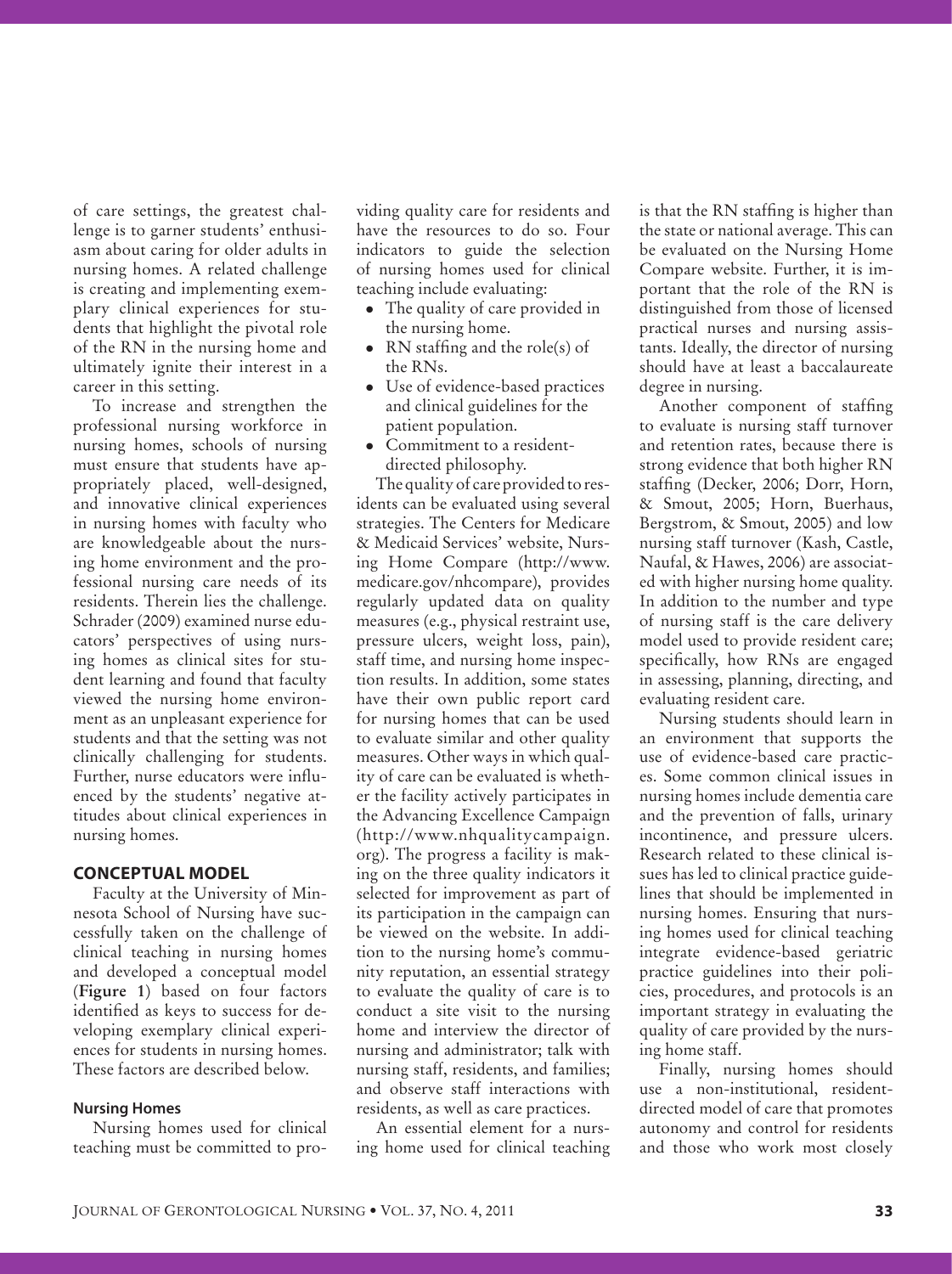

Figure 1. Conceptual model for creating exemplary learning experiences in nursing homes.

with them. This care philosophy is congruent with the nursing home culture change movement (Pioneer Network, n.d.). In addition to environmental modifications to provide a home-like environment for residents, the care practices support and respect the preferences of residents, such as when, where, and what they want to eat; when to rise for the day or go to bed; and even preferences about taking medications.

# **School of Nursing and Faculty**

Most nursing faculty have had little to no experience in a nursing home and are unfamiliar with the nursing home environment. This unfamiliarity, and even discomfort, will invariably have a negative effect on students' perspectives and attitudes toward the role of the RN in nursing homes. Nursing faculty teaching in nursing homes require a solid orientation to the nursing home environment, which includes becoming familiar with the "lingo"

used in nursing homes (**Table 1**), staff roles, care practices, as well as current trends in nursing home care.

Having faculty consistently assigned to clinical teaching in the same nursing home is critical to developing and strengthening the relationship between the school and the nursing home, as well as ensuring students have a faculty member who is familiar with the clinical setting. At the University of Minnesota, when new faculty members are assigned to teach in a nursing home for the first time, they are provided an orientation to the nursing home environment by the course coordinator and spend orientation time in the nursing home prior to having students in the setting. One of the learning modules for students used in the course is an introduction to the nursing home environment, a module that all nursing faculty have reviewed.

Faculty enthusiasm for teaching in the nursing home setting accompanied by knowledge in geriatric nursing can have a positive influence on students' attitudes about learning in this clinical setting. Such enthusiasm is developed when faculty have opportunities for development of expertise in geriatric nursing and/or have had previous experience in the nursing home setting. A website developed by the Minnesota Hartford Center of Geriatric Nursing Excellence (http:// www.nursing.umn.edu/Hartford/ facultyteachingresources/home.html) provides a wide variety of resources for teaching geriatric nursing.

## **Partnership**

After ensuring a nursing home provides quality care and the nursing faculty are familiar with the nursing home environment, both the school of nursing and the nursing home need to share a commitment to providing a quality learning experience for students. Such a commitment includes a shared understanding of each other's goals and needs: The nursing home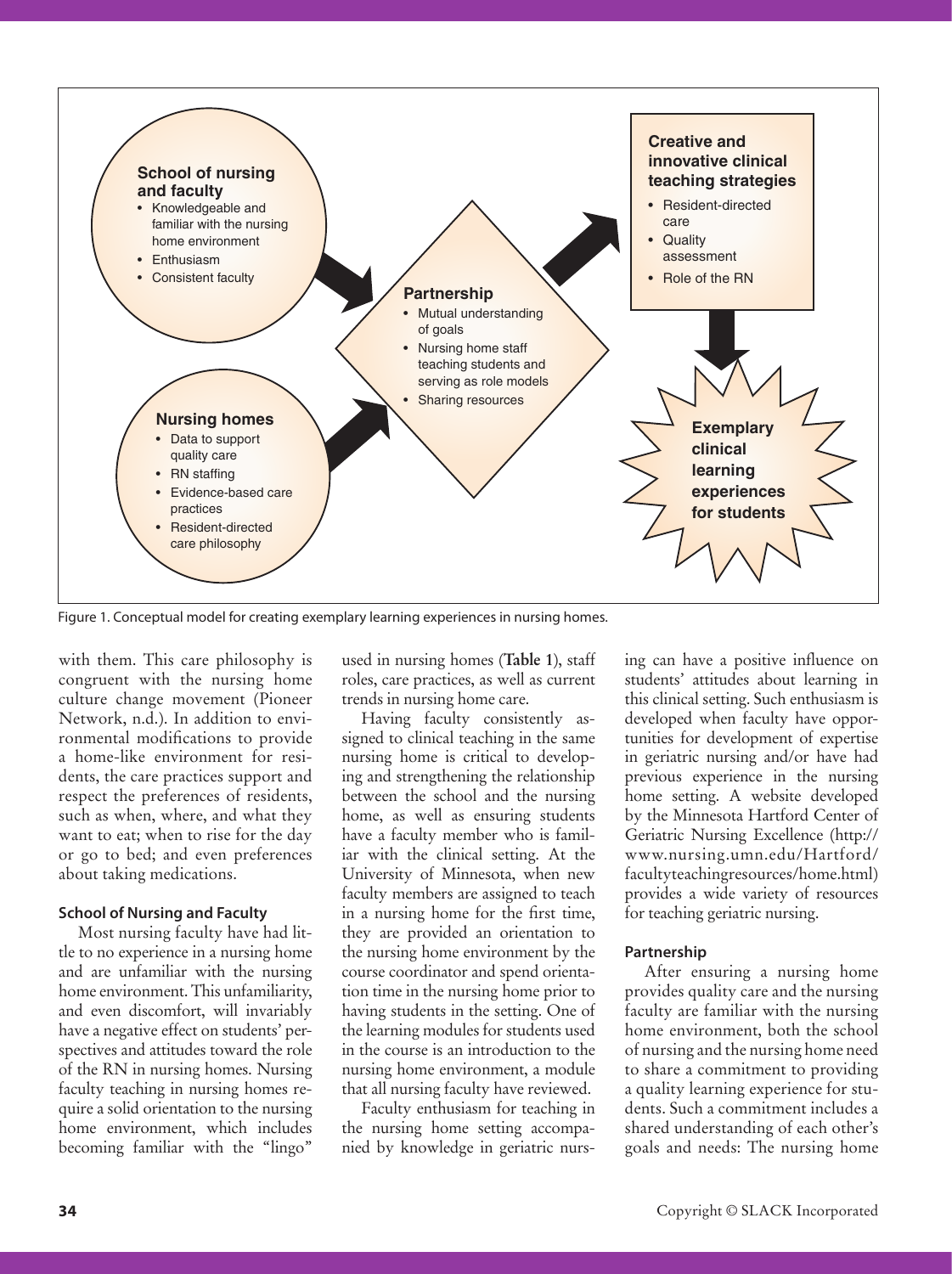# **PERSONAL CARE**

## **Oral care:**

I have my natural teeth. I am only missing two teeth. I like to brush my teeth after breakfast and after dinner. I prefer to brush my teeth on my own, although if you want to experience brushing someone's teeth, I will let you practice on me. Please assist me by making sure that all the supplies I need are on my table. I like to keep my toothbrush and toothpaste in my pink container. Please make sure there is water in my pitcher and a cup so that I can rinse my mouth. I like to have a napkin to protect my clothes from getting dirty. When I am finished brushing my teeth, please dispose of and clean the items for me. I would do it myself; however, it is hard for me to wheel myself into the bathroom. Please provide me with a towel to clean my face. After you are done, please put the items back on the table so that I can use them later.

*Nursing assessment: Resident has a score of 1 on the Kayser-Jones Brief Oral Health Status Examination. This means that his oral health is in very good condition. His tongue and lips were moist and pink. He has most of his teeth and only two visible decays.*

#### **Morning/evening care:**

In the morning, I would like to have my pad changed and the skin washed on my lower body. I like to be dressed and changed early in the morning. I would like to be helped to my wheelchair 15 minutes before 8:00 a.m. Please provide me a washcloth so that I can clean my face and wash up a bit when I am sitting up. At night, I would like to brush my teeth after dinner. I would like to go back into bed at 8:30 p.m. Please assist me back into bed with the Hoyer [lift]. Please give me a washcloth to wash my face at night.

*Nursing assessment: Resident is able to perform certain tasks independently [such as washing his face and brushing his teeth] but needs help mostly with his lower extremities [torso and perineal areas].*

## **Dressing:**

I need help dressing myself. I usually let you pick out my clothes for me. I like to keep warm in the winter, so please pick out one of the warm wool pants for me. These pants also make it easy for you to change my pads. I like to have my catheter tube inside of my pant leg; it doesn't matter which leg. I can dress my upper body, but I need your help to [put on] my pants and my shoes/socks.

*Nursing assessment: Resident is able to lift his upper extremities when dressing. Encourage him to dress his upper part while [assisting] him [to] dress his lower extremities.*

#### **Toileting:**

I have a suprapubic catheter which collects my urine. I usually have a bowel movement daily but I can't feel when I need to go or if I went already. Please check my pad every 2 hours to see if I had a bowel movement.

*Nursing assessment: Resident has a suprapubic catheter leg bag that is usually full in 4 to 5 hours. Staff should check it every 2 hours to ensure that the tube and the bag are not leaking, and they should empty the bag per the facility's protocol.*

#### **Bathing:**

I get a shower every Thursday night. I am able to wash my face, hands, and upper front torso. Please help me wash my back and the lower portion of my body. I like the water to be warm, not too hot.

*Nursing assessment: The nurse should encourage the resident to shower and discuss the importance of the skin checks. Staff should allow the resident to choose the time he prefers to shower so that he feels [as though] he has some control in his care.*

#### **Activities of daily living goals:**

I want to be able to be independent in things that I am capable of doing by myself. I want to be able to keep my teeth in good condition like they are now.

Figure 2. Excerpt from a student-written resident-directed care plan.

staff must be knowledgeable about the school's curriculum and the clinical learning objectives, and the school/faculty must be knowledgeable about the nursing home setting and practices. This commitment is further defined by nursing home staff engaged in teaching students

(e.g., nursing assistants demonstrating how they bathe a resident with dementia), serving as role models, and being receptive to providing a variety of learning opportunities for students (e.g., shadowing the director of nursing, administering medications to a group of residents). Schools of nursing have access to a number of resources such as journal articles and books that are beneficial to and can be shared with the nursing home staff. Inviting nursing home staff to school of nursing events such as journal clubs, guest presentations, and research conferences can further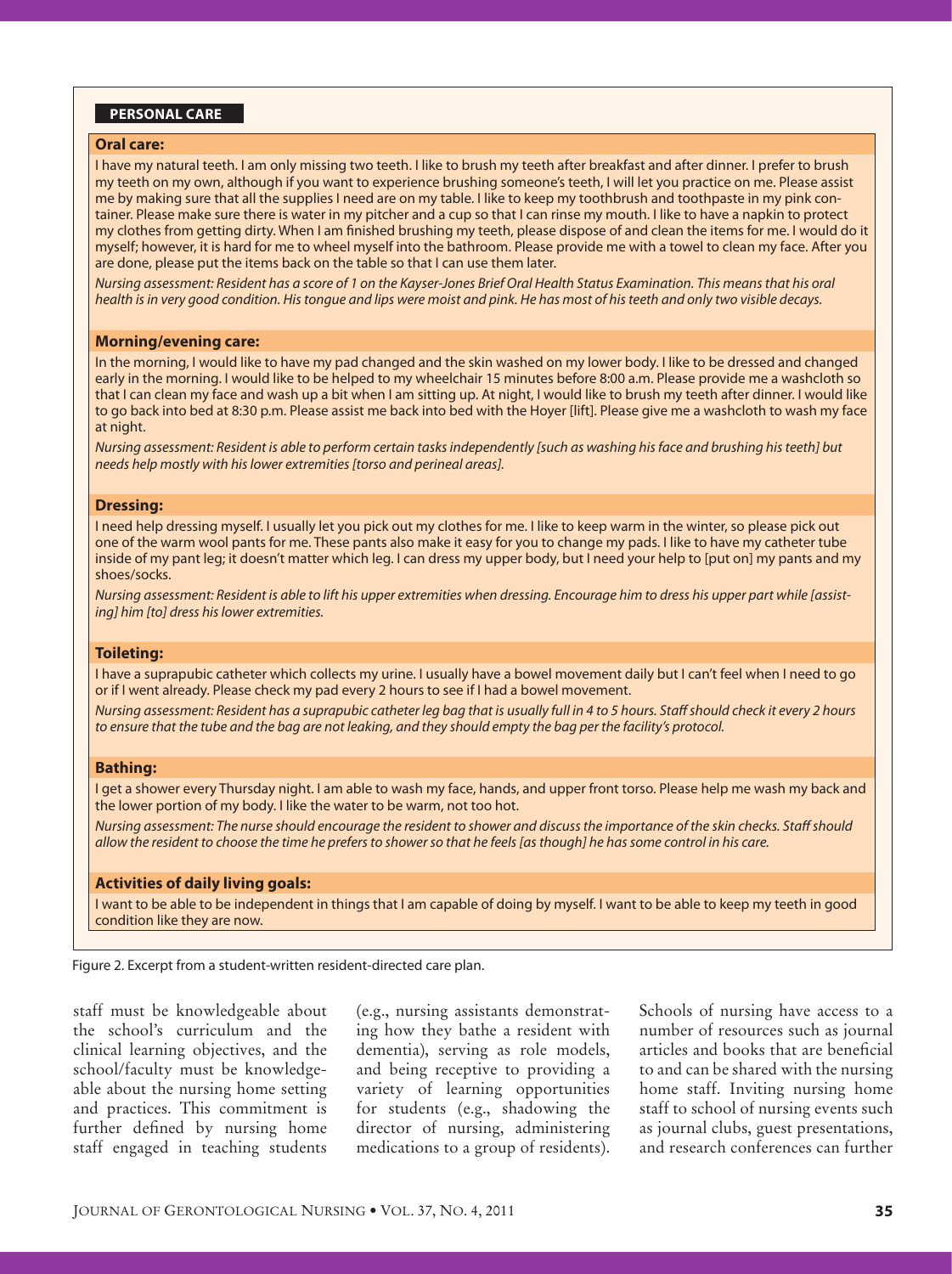# **Table 1**

# **Common Abbreviations used in nursing homes**

| <b>Abbreviation</b> | <b>Unabbreviated Term</b>                           | <b>Description</b>                                                                                                                                                                                                                                                                                                                    |
|---------------------|-----------------------------------------------------|---------------------------------------------------------------------------------------------------------------------------------------------------------------------------------------------------------------------------------------------------------------------------------------------------------------------------------------|
| <b>MDS</b>          | Minimum Data Set                                    | The MDS is a federally mandated interdisciplinary clinical and functional assess-<br>ment that is completed for all residents on admission and, at a minimum, every<br>90 days thereafter.                                                                                                                                            |
| OBRA '87            | <b>Omnibus Budget</b><br>Reconciliation Act of 1987 | The Nursing Home Reform Act of 1987 is contained in OBRA '87 and requires that<br>all nursing homes certified by the Centers for Medicare and Medicaid Services<br>(CMS) conduct a comprehensive assessment of each residents health at admission,<br>every 90 days thereafter, and with each significant change in health condition. |
| <b>RAPS</b>         | <b>Resident Assessment</b><br><b>Protocols</b>      | The 19 RAPs are clinical problems that are "triggered" by items on the MDS and<br>used to make clinical decisions about further assessment and care planning.                                                                                                                                                                         |
| <b>RUGs</b>         | <b>Resource Utilization</b><br>Groups               | The RUGs are a set of case-mix groups that are defined by items on the MDS and<br>used to determine the amount of payment a nursing home will receive for the<br>resident's care.                                                                                                                                                     |
| Ols                 | <b>Quality indicators</b>                           | QIs are defined by the MDS and provide information about prevalence and inci-<br>dence rates for a variety of clinical conditions (e.g., pressure ulcers). These QIs are<br>reported on the CMS Nursing Home Compare website.                                                                                                         |

# **Table 2**

## **Examples of Postclinical Conference Discussions**

• What practices did you observe that are consistent with a resident-directed care philosophy?

• Assess the food and fluid intake of residents with dementia. Are there any interventions based on what you learned from the readings that could be used with some of the residents to improve their nutritional status?

• Discuss with one of the nursing assistants strategies he or she uses to bathe someone who has behaviors associated with dementia.

• Have two or three members of your clinical group find out what fall assessment instrument the facility uses to identify residents at risk for falls. Ask a nursing staff member about the fall prevention program used in the facility.

• How are sleep and rest needs for residents assessed in the facility? How is resident sleep and rest adequacy evaluated in the facility? Do you have any recommendations for the facility in this regard?

solidify partnerships and assist nursing home staff in their professional development, as well as increase their confidence in teaching nursing students.

A successful strategy used by faculty at the University of Minnesota to strengthen partnerships between the faculty/school and the nursing homes used for clinical teaching involved a half-day workshop with the faculty and nursing home staff. The nursing home staff learned about the school's curriculum and students' clinical learning objectives, and the nursing faculty learned about the unique practice environment of the nursing home. Together, they engaged in problem solving of case scenarios depicting situations that had the potential to result in a negative experience for students. For example, one case scenario involved the students arriving on the nursing unit and the staff stating that they did not know the students were going to be there that day. Another scenario involved nursing students observing a staff member engaging in a care practice that was not congruent with

what they learned in school. The situation was switched in another scenario where a staff member observed a student engaging in a care practice that was not congruent with acceptable care practices. The faculty and staff identified a number of effective strategies for how they could work together to provide positive learning experiences for students and mitigate or address the negative situations that were provided in the case scenarios.

# **Creative and Innovative Clinical Teaching Strategies**

When the nursing staff view themselves as partners in the learning experience for students and the faculty are comfortable with the practice setting, the opportunities for creative and innovative clinical learning opportunities are limitless. A major clinical objective for the students is to understand and experience the role of the RN in a nursing home setting. Nursing homes serving as clinical partners can provide students opportunities to shadow and learn from RNs in a variety of roles (e.g., staff development, MDS coordinator), manage care for a group of residents, makes rounds with nurse practitioners, and attend and participate in a variety of meetings (e.g.,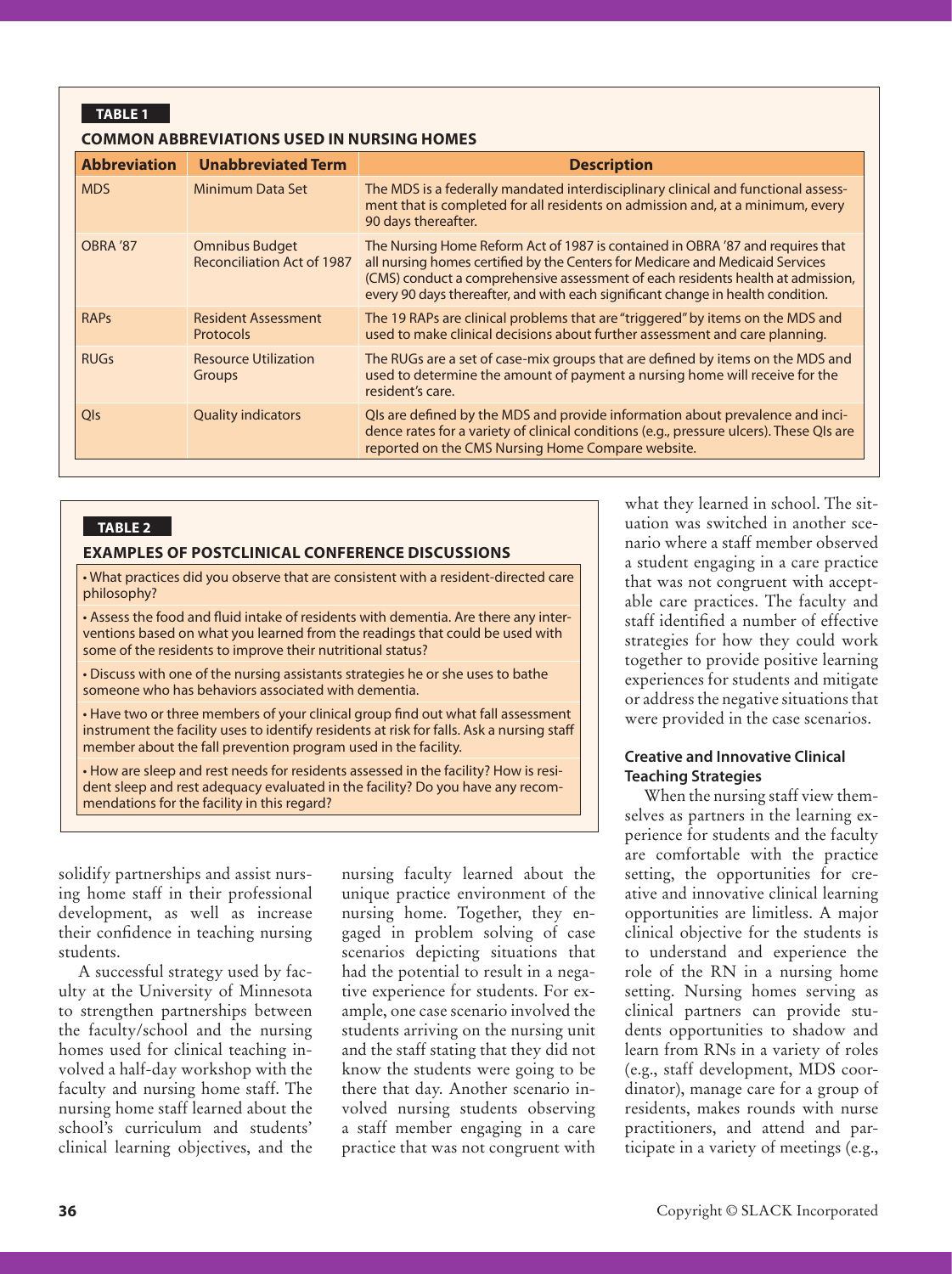care plan, quality assurance). In addition, this partnership allows students the opportunity to learn about the roles and responsibility of delegation. For instance, when working with a group of residents, students are able to work with their peers to manage the care of the resident and practice the important nursing function of delegation as they collaborate with the nursing assistants to ensure that care is completed in a timely and satisfactory manner.

An innovative assignment to help students discover the meaning of resident-directed care involves developing a plan of care for a resident in the voice of the resident. In doing so, students approach a nursing care plan in a way that is completely different from care plans developed in other clinical rotations. The students are asked to discover the resident's desires regarding his or her care in different aspects of the resident's life, such as communication/memory, mental wellness, mobility, regaining or maintaining bladder and bowel continence, safety, nutrition and hydration, and religion/spirituality. The students write the care plan in a narrative format from the resident's point of view and include the need/problem and goals from the resident's perspective. The nursing interventions are woven into the narrative by the resident "telling a story" of how the nursing staff can best help him or her.

During the clinical experience, students have shared with faculty from the University of Minnesota that they find the assignment very enjoyable because they get to know a lot more about the resident and find it interesting to see what the resident wants versus what really happens in the day-today care. In addition, students find the assignment meaningful, as they have a number of weeks to actually carry out the care in the way the resident would like his or her care to be directed and can have the experience of implementing, evaluating, and modifying a care plan. These care plans are shared with

#### **keypoints**

Mueller, C., Goering, M., Talley, K., & Zaccagnini, M. (2011). **Taking on the Challenge of Clinical Teaching in Nursing Homes.** *Journal of Gerontological Nursing, 37*(4), 32-38.

- 1 While the goal of professional nursing programs is to ensure that students have a basic level of competency to care for older adults in a variety of care settings, the greatest challenge is to garner students' enthusiasm about caring for older adults in nursing homes.
- 2 Four keys to success in developing exemplary clinical experiences for students in nursing homes include using nursing homes with positive reputations and providing quality care, faculty knowledgeable and enthused about nursing homes, committed partnerships between schools of nursing and nursing homes, and creative and innovative clinical teaching strategies.
- 3 Assignments such as creating resident-directed care plans and de-veloping clinical issue papers are person-centered and evidencebased ways in which students become engaged with the nursing home residents and staff.

the staff and have been instrumental in changes made on the residents' care plans used by the facility. An excerpt of a student's resident-directed care plan is provided in **Figure 2.**

Another assignment is an in-depth examination of a clinical issue that is commonly experienced by nursing home residents (e.g., pressure ulcers, falls, dementia). The objective of this assignment is for students to conduct an analysis of the issue as well as identify current evidence-based clinical guidelines or practices that guide the care of residents. In addition, the students compare the organization's clinical practices to what they have learned from their examination of the research specific to the clinical issue.

The assignments of the residentdirected care plan and the clinical issue paper are person-centered and evidence-based ways in which students become engaged with the nursing home residents and staff. Both of these assignments serve as educational strategies that expose students to new ways of thinking about providing care for older adults in the nursing home setting. On one hand, students apply the nursing process through the direct engagement of the resident

viewpoint, while on the other hand, they examine a clinical issue using evidence-based practice, as well as using techniques of observation, interviewing, investigation, evaluation, and recommendation.

In addition to these assignments, students prepare for their weekly clinical experience in the nursing home by completing online education modules providing the latest evidence-based practice guidelines on issues commonly experienced by nursing home residents (e.g., dementia, falls, end of life). Students use the assessment tools from the Hartford Institute for Geriatric Nursing's Try This® series (http://hartfordign.org/Resources/ Try\_This\_Series) that are specific to the focus of the week's module. In addition, postclinical conference topics and questions are included in the module so that students are prepared to engage in an active discussion that is informed by the module-related learning activities they engaged in during their clinical day (**Table 2**).

# **Summary and Future Direction**

The four factors identified in the conceptual model can serve as keys